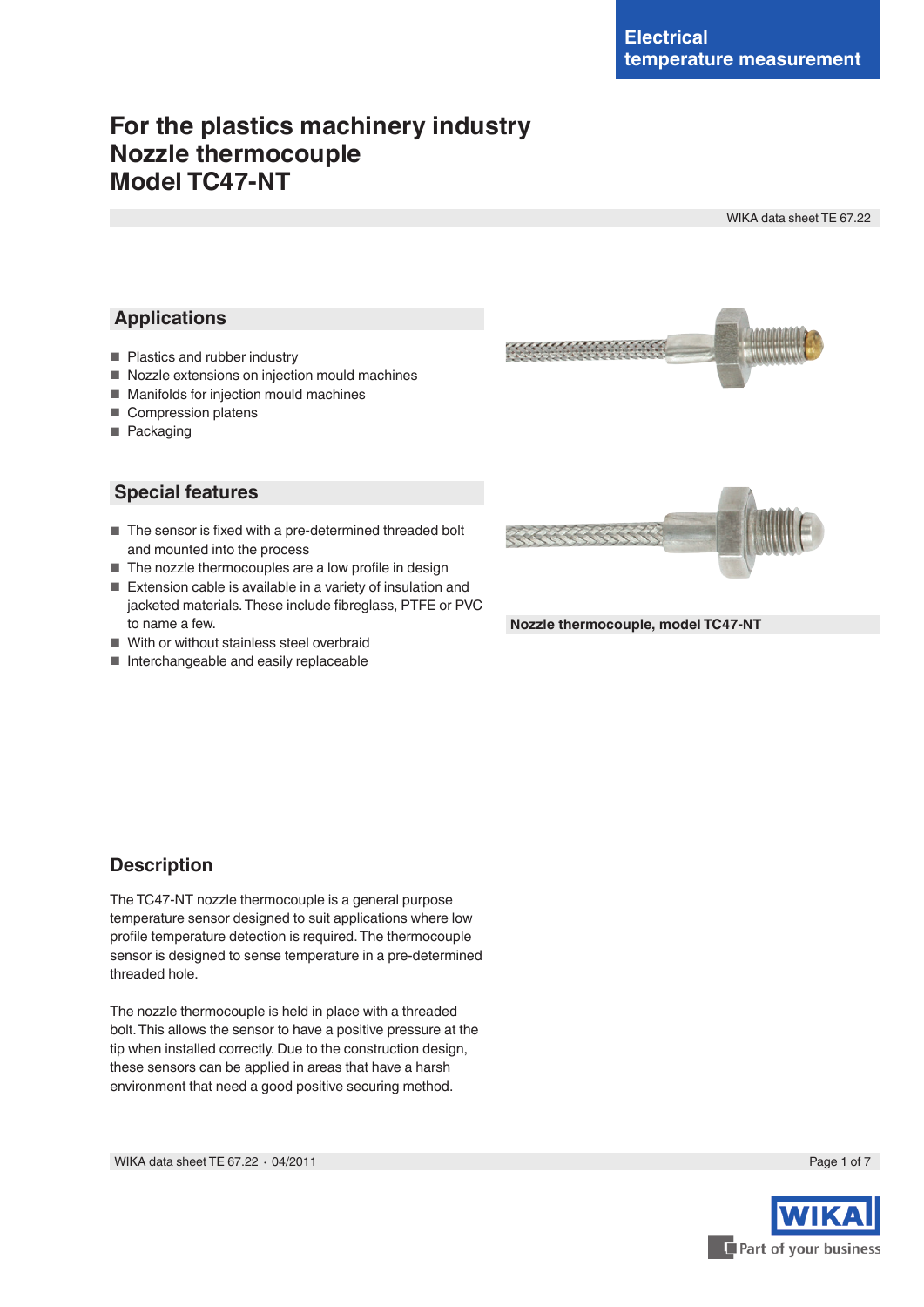# **Sensor**

## **Sensor type**

- Type J (Fe-CuNi)
- Type L (Fe-CuNi)
- Type K (NiCr-Ni)
- Type T (CuNi)
- Others on request

## **Number of sensors**

- 2-wire single circuit
- 4-wire dual circuit

#### **Classification tolerance**

- European Class 1 and 2 per DIN EN 60584-2 DIN 43714 and DIN 43713: 1991 International (IEC) DIN 43722: 1994 JISC 1610: 1981 NFC 4232 BS 1843
- North American Class 1 and 2 ISA standard and special per ANSI MC 96.1 - 1982

## **Measuring point**

- Isolated (ungrounded)
- Non isolated (grounded)

## **Tip construction**

The sensor junction tip is built to your individual specifications.This consists of a stainless steel outer sheath with thermocouple wire drawn through it and secured into place. Due to the construction design, these sensors can be applied in areas that are not difficult to access.

# **Options**

- Lengths and diameters are customer specified
- Calibration classifications are customer specified
- Tag identification (customer specific identification number)
- Selectable accuracy tolerance
- Mounting options customer specified

# **Sensor tip designs**

In the standard version a sensor in incorporated which is appropriate for the selected measuring range. Model TC47-NT can be constructed in two different ways:

**ungrounded measuring point (hot junction) isolated**

#### **grounded measuring point (hot junction) non isolated**





# **Basic values and limiting errors**

A cold junction temperature of 0 °C is taken as the basis for the definition of the thermocouple's sensor limiting error.

| Temperature       | Limiting error DIN EN 60584 |               |  |  |
|-------------------|-----------------------------|---------------|--|--|
| (TS 90)           | Type J                      | <b>Type K</b> |  |  |
| $^\circ \text{C}$ | $\mathbf{C}$                | $^{\circ}$ C  |  |  |
| 0                 | ± 2.5                       | ± 2.5         |  |  |
| 200               | ± 2.5                       | ± 2.5         |  |  |
| 400               | ± 3.0                       | ± 3.0         |  |  |
| 600               | ± 4.5                       | ± 4.5         |  |  |
| 800               | not defined                 | ± 6.0         |  |  |

## **Types J, L DIN EN 60584, ANSI MC 96.1**

| <b>Class</b> | Temperature range | <b>Limiting error</b>                   |
|--------------|-------------------|-----------------------------------------|
|              | $-40$ $+375$ °C   | $\pm$ 1.5 °C                            |
|              | $+375$ $+750$ °C  | $\pm 0.0040 \cdot  t ^{1}$              |
|              | $-40$ $+333$ °C   | $\pm 2.5$ °C                            |
|              | $+333$ $+750$ °C  | $\pm$ 0.0075 $\cdot$   t  <sup>1)</sup> |

## **Type K DIN EN 60584, ANSI MC 96.1**

| <b>Class</b>   | Temperature range | <b>Limiting error</b>                   |
|----------------|-------------------|-----------------------------------------|
|                | $-40$ $+375$ °C   | $\pm$ 1.5 °C                            |
|                | $+375$ $+750$ °C  | $\pm$ 0.0040 $\cdot$   t  <sup>1)</sup> |
| $\overline{2}$ | $-40$ $+333$ °C   | $\pm 2.5$ °C                            |
| 2              | $+333$ $+750$ °C  | $\pm$ 0.0075 $\cdot$   t  <sup>1)</sup> |

## **Type T DIN EN 60584, ANSI MC 96.1**

| <b>Class</b> | Temperature range | <b>Limiting error</b>                   |
|--------------|-------------------|-----------------------------------------|
|              | $-40$ $+125$ °C   | $\pm$ 0.5 °C                            |
|              | $+125$ $+350$ °C  | $\pm 0.0040 \cdot  t ^{1}$              |
|              | $-40$ +133 °C     | $\pm$ 1.0 °C                            |
|              | $+133$ $+350$ °C  | $\pm$ 0.0075 $\cdot$   t  <sup>1)</sup> |

1) It I is the value of the temperature in °C without consideration of the sign.

# **Sheath material**

- Stainless steel
	- up to 1200 °C
	- good corrosion resistance with aggressive media
- $\blacksquare$  Ni-alloy 2.4816 (Inconel 600)
	- standard material for applications which require specific corrosion resistance properties, exposure to high temperatures and resistant to induced stress
- Others on request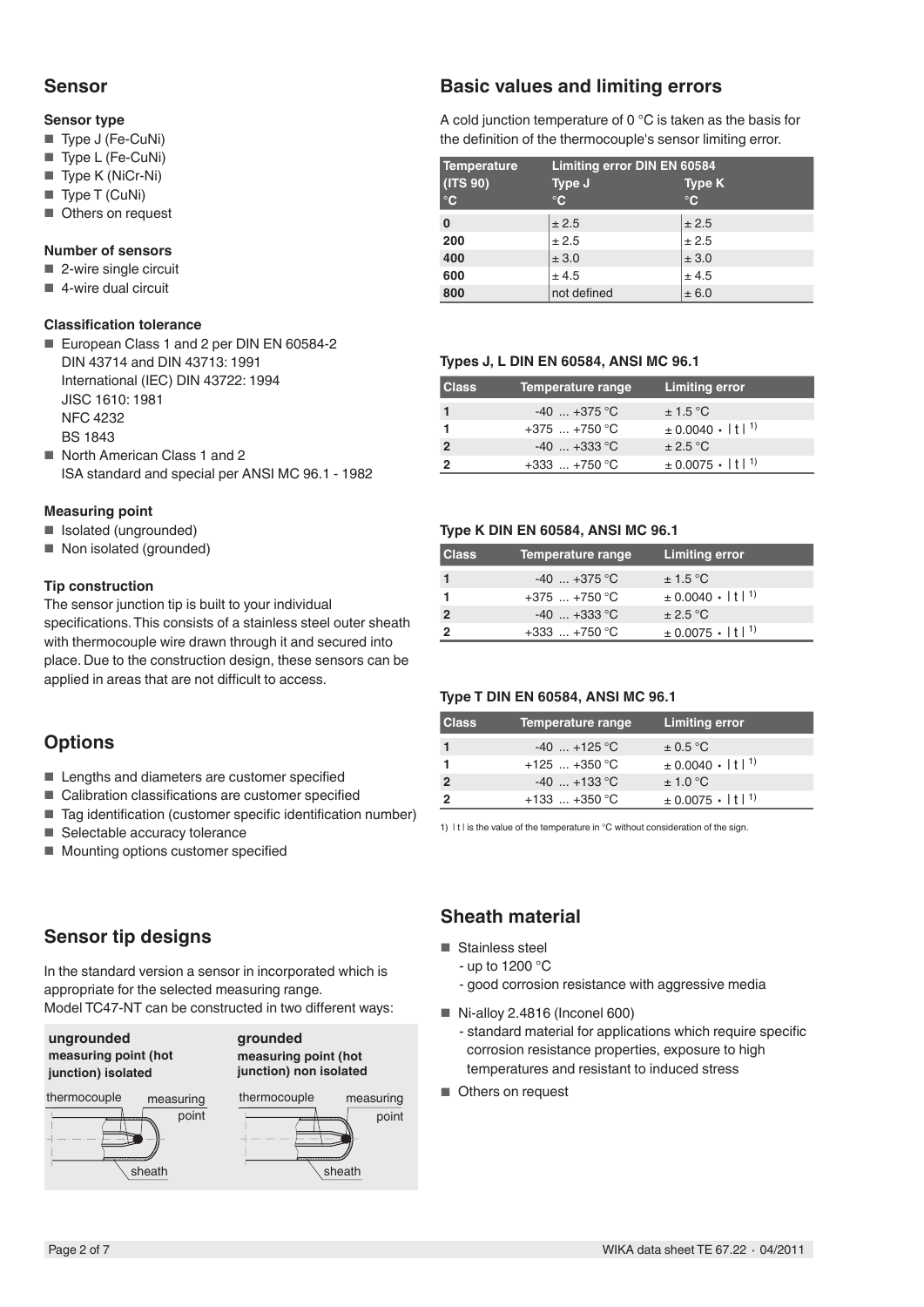# **Lead wire**

A variety of insulating materials are available to adapt to different prevailing process conditions.

The lead wire termination end can be supplied ready for connection or fitted with a plug as an option.

- Thermocouple, fit to process connection
- Lead extension cross section: min.  $0.22$  mm<sup>2</sup> (24 awg)
- Insulation material: fibreglass, Kapton, PTFE or PVC
- Other options available

# **Operating temperatures**

The following temperatures limits apply to the conventional connecting lead wire.

- Fibreglass  $-50$  ...  $+482$  °C
- Kapton  $-25...+260$  °C
- PTFE -50 ... +260 °C
- $\blacksquare$  PVC  $\blacksquare$  -20  $\ldots$  +105 °C

#### **Kapton / Kapton**

500 °F (260 °C) Polyimide tape insulation for improved electrical properties and high temperature applications.

500 °F (260 °C) Polyimide tape jacket for excellent abrasion and cut through properties and very high resistance to moisture and chemicals.

### **PVC / PVC**

221 °F (105 °C) PVC insulation for economy, durability and mechanical strength

221 °F (105 °C) PVC jacket for economy, durability and mechanical strength. It is also tough and resistant to flame, abrasion and moisture.

## **Fibreglass / Fibreglass**

900 °F (482 °C) Wrapped fibreglass insulation for improved moisture and abrasion resistance at high temperatures.

900 °F (482 °C) Braided fibreglass for additional flexibility and abrasion resistance at high temperatures.

## **PTFE / PTFE**



500 °F (260 °C) PFA jacket for chemical inertness to solvents, acids and oils.

## **Process connections**

The thermocouple is fitted with a rotating bolt for a good positive connection.The bolts have various threads and are individually specified.

## **Lead wire coverings**

#### ■ **Stainless steel overbraid (no tracer)**

Stainless steel overbraid is by far the most common of the overbraids and is available on almost all thermocouples and extension duplex wire constructions.While highly resistant to corrosion, stainless steel is able to maintain a continuous operating temperature of 1400 °F (760 °C).

\*\*\*\*\*\*\*\*\*\*\*\*\*\*\*\*\*

#### ■ **Stainless steel overbraid (with tracer)**

Resembles stainless steel with a colour coded fibre tracer identifying the calibration type with minimum braid coverage of 85 %.



#### ■ **Tinned copper overbraid**

Although similar in some characteristics to stainless steel, is a more economical alternative.This product offers an improved feature of shielding against static noise (if it is properly insulated and grounded) with a continuous operating temperature of 400 °F (204 °C).



■ **Interlocking flexible stainless steel armour** Is a half oval armour applied in a spiral wrap fashion. In addition to having similar characteristics to the overbraids, stainless steel armour maintains better crush and piercing resistant properties. It can operate in higher temperature 1400 °F (760 °C). This covering is a non-magnetic corrosive, and piercing resistant shield. Resistant to rusting in outdoor applications.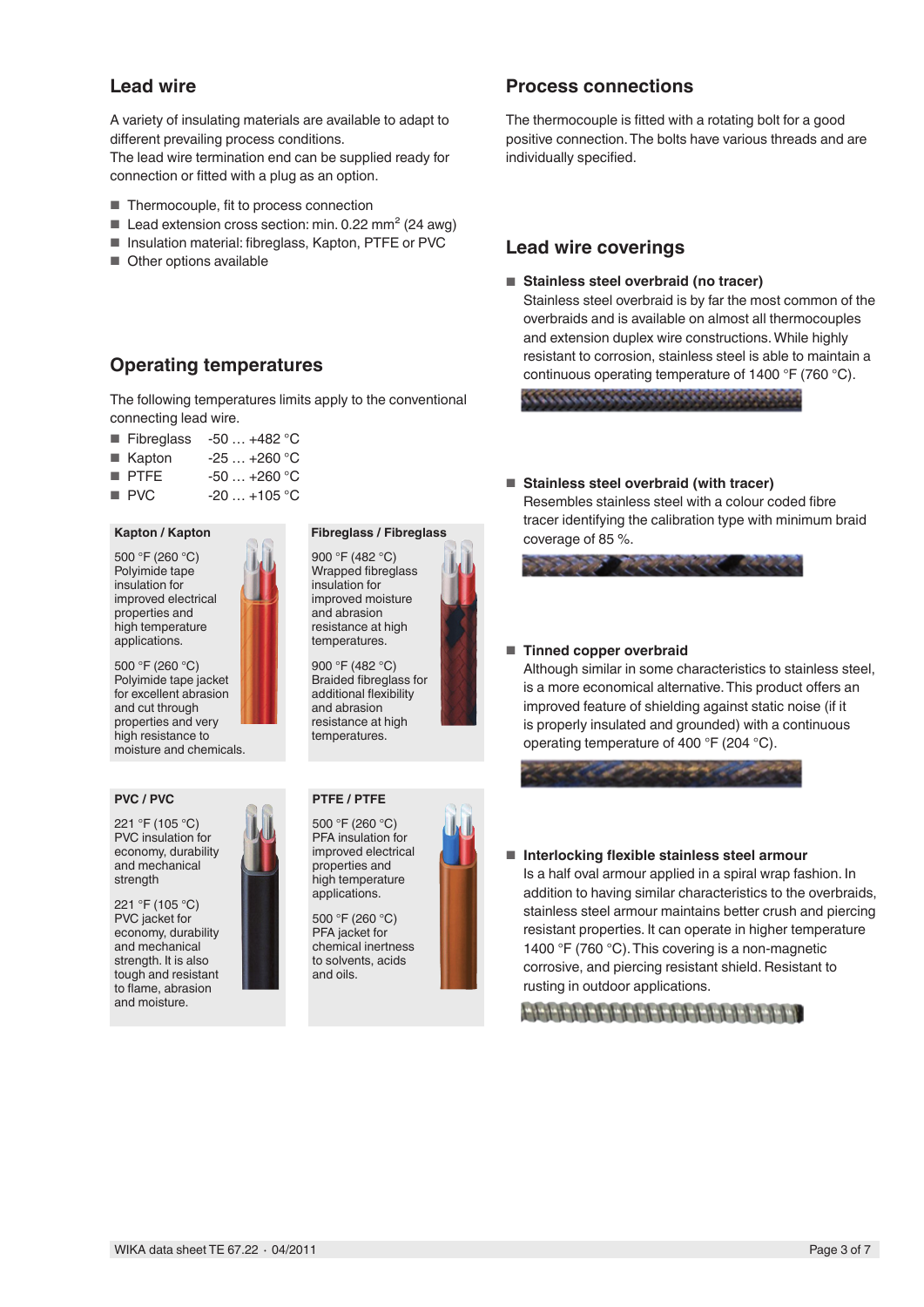# **Plug (option)**

TC47-NT thermocouple can be supplied with plugs attached to the conductors.

The maximum permissible temperature at the plug is 85 °C.

The following options are available:

## ■ **Spade lugs**

(not suitable for versions with bare connecting wires)

■ **Screw-in-plug, Binder** (male)







- **Lemosa plug size 1 S** (male)
- **Lemosa plug size 2 S** (male)



■ **Screw-in-plug, Binder** (female)



- **Lemosa plug size 1 S** (female)
- **Lemosa plug size 2 S** (female)



- **Standard cable clamp** (option with thermo plug)
- **Miniature cable clamp** (option with thermo plug)



- **Standard thermo plug 2-pin** (male)
- **Miniature thermo plug 2-pin** (male)



- **Standard thermo plug 2-pin** (female)
- **Miniature thermo plug 2-pin** (female)

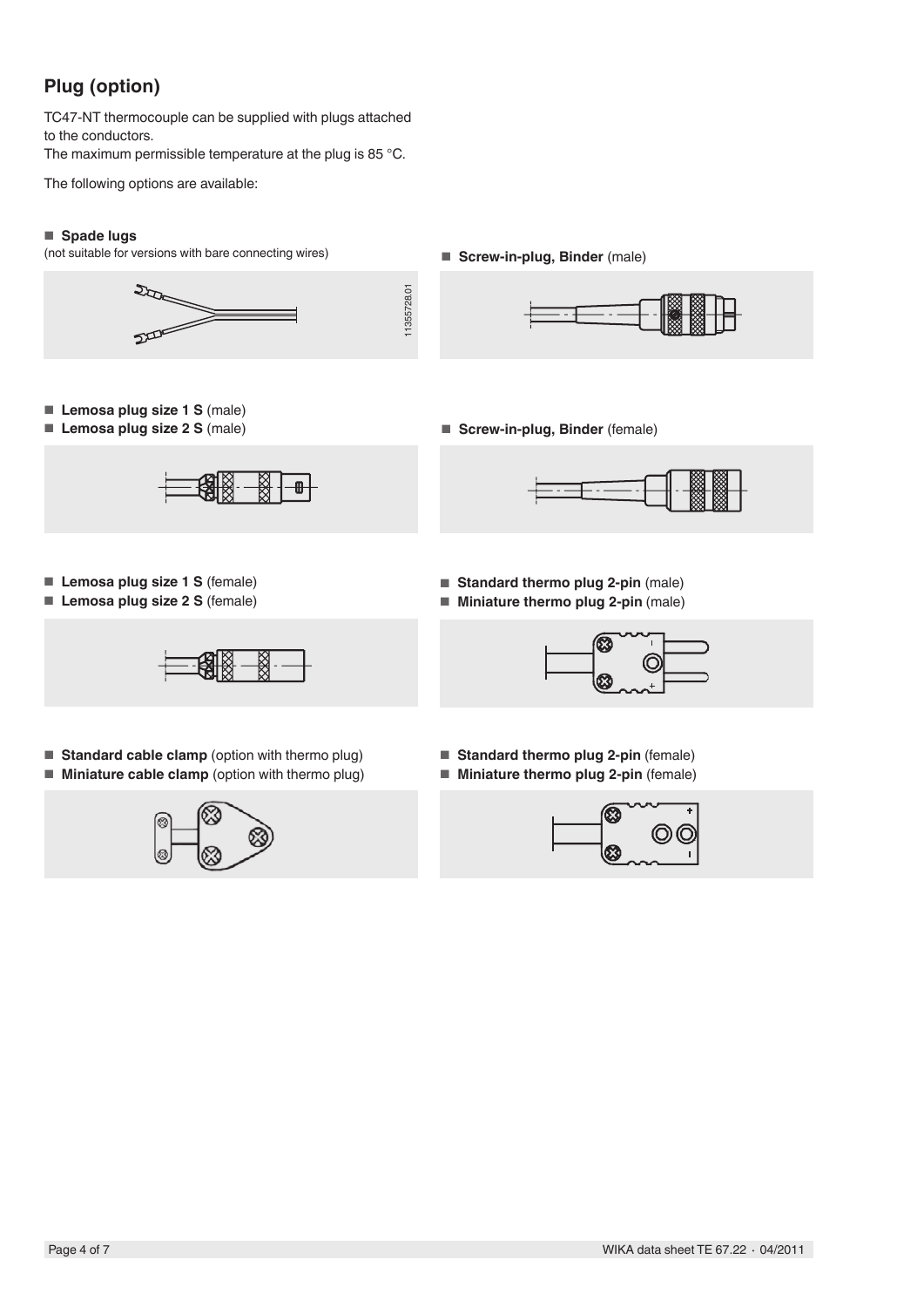# **Electrical connection**



Other connector plugs and pin assignments on request.

# **Thermocouple and extension wire colour codes**

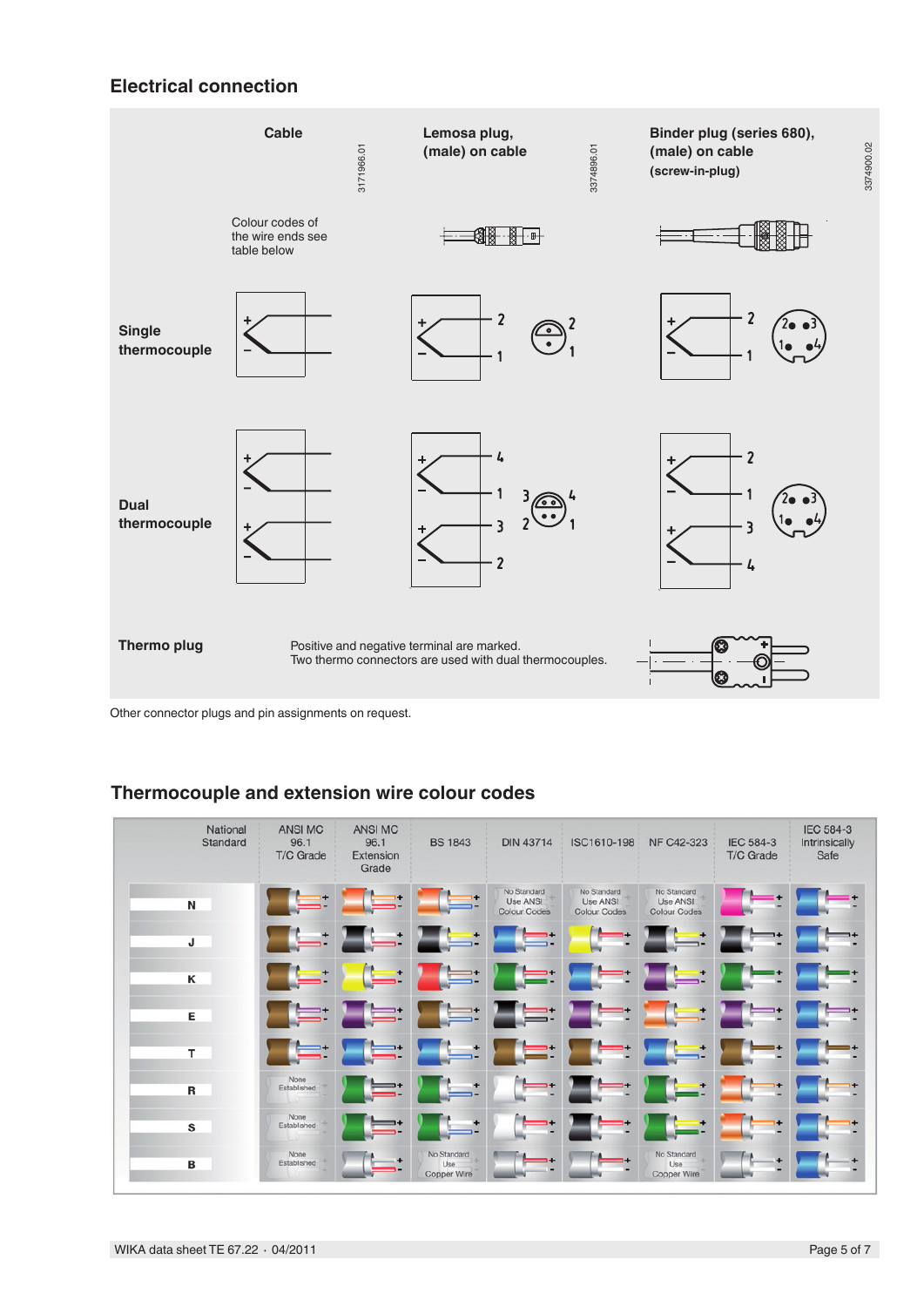# **Thermocouple tolerances (cold junction temperature at 0 °C)**

| IEC tolerance values per EN 60584-2 |                                                                                                 |                                                                             |                                                                                 |                                                                     |
|-------------------------------------|-------------------------------------------------------------------------------------------------|-----------------------------------------------------------------------------|---------------------------------------------------------------------------------|---------------------------------------------------------------------|
| <b>Thermocouple type</b>            |                                                                                                 | <b>Tolerance class 1</b>                                                    | <b>Tolerance class 2</b>                                                        | <b>Tolerance class 3</b>                                            |
| т                                   | Temperature range<br>Tolerance value<br>Temperature range                                       | $-40+125$ °C<br>$\pm 0.5$ °C<br>$+125+350$ °C                               | $-40+133$ °C<br>±1.0 °C<br>$+133+350$ °C                                        | $-67+40 °C$<br>±1.0 °C<br>$-200 -67 °C$                             |
| J                                   | Tolerance value<br>Temperature range<br>Tolerance value<br>Temperature range<br>Tolerance value | $±0.004$ Itl<br>$-40+375$ °C<br>±1.5 °C<br>$+375+750$ °C<br>$\pm 0.004$ Itl | $±0.0075$ Itl<br>-40  +333 °C<br>$\pm 2.5$ °C<br>$+333+750$ °C<br>$±0.0075$ Itl | $\pm 0.015$ Itl<br>$\overline{\phantom{0}}$                         |
| E                                   | Temperature range<br>Tolerance value<br>Temperature range<br>Tolerance value                    | $-40$ $+375$ °C<br>±1.5 °C<br>$+375+800$ °C<br>$±0.004$ Itl                 | -40  +333 °C<br>$\pm 2.5$ °C<br>$+333+900$ °C<br>$±0.0075$ Itl                  | $-167+40 °C$<br>$\pm 2.5$ °C<br>$-200$ $-167$ °C<br>$\pm 0.015$ Itl |
| K or N                              | Temperature range<br>Tolerance value<br>Temperature range<br>Tolerance value                    | $-40+375$ °C<br>±1.5 °C<br>$+375+1000$ °C<br>$±0.004$ Itl                   | $+40+333$ °C<br>$\pm 2.5$ °C<br>+333  +1200 °C<br>$±0.0075$ Itl                 | $-167+40 °C$<br>$\pm 2.5$ °C<br>$-200$ $-167$ °C<br>$\pm 0.015$ Itl |
| R or S                              | Temperature range<br>Tolerance value<br>Temperature range<br>Tolerance value                    | $0+1100 °C$<br>±1.0 °C<br>$+1100+1600$ °C<br>$\pm$ [1 + 0.003 (t-1100)]     | $0+600 °C$<br>±1.5 °C<br>$+600+1600$ °C<br>$±0.0025$ Itl                        | ä,<br>$\overline{\phantom{a}}$                                      |
| B                                   | Temperature range<br>Tolerance value<br>Temperature range<br>Tolerance value                    |                                                                             | $+600+1700$ °C<br>±0.0025 ltl                                                   | $+600+800$ °C<br>$+4.0 °C$<br>$+800+1700$ °C<br>$+0.005$ Itl        |

| <b>ASTM tolerance values (ASTM E230)</b> |                   |                                                        |                              |                                                       |                             |
|------------------------------------------|-------------------|--------------------------------------------------------|------------------------------|-------------------------------------------------------|-----------------------------|
| <b>Thermocouple type</b>                 |                   | <b>Standard limits</b><br>(whichever value is greater) |                              | <b>Special limits</b><br>(whichever value is greater) |                             |
|                                          | Temperature range | $0+370$ °C                                             | $+32$ $+700$ °F              | $0 \dots +370$ °C                                     | $+32+700$ °F                |
| T                                        | Tolerance value   | $±1$ °C or $±0.75$ %                                   | $±1.8$ °F or $±0.75$ %       | $\pm 0.5$ °C or 0.4 %                                 | $\pm 0.9$ °F or 0.4 %       |
|                                          | Temperature range | $-2000$ °C                                             | $-328+32$ °F                 |                                                       |                             |
|                                          | Tolerance value   | $±1.0 °C$ or $±1.5 %$                                  | $±1.8 °F$ or $±1.5 %$        |                                                       |                             |
| J                                        | Temperature range | $0+760$ °C                                             | $+32$ $+1400$ °F             | $0+760$ °C                                            | $+32+1400$ °F               |
|                                          | Tolerance value   | $\pm 2.2$ °C or $\pm 0.75$ %                           | $±4.0$ °F or $±0.75$ %       | $±1.1 °C$ or 0.4 %                                    | $\pm 2.0$ °F or 0.4 %       |
|                                          | Temperature range | $0+870$ °C                                             | $+32$ $+1600$ °F             | $0+870$ °C                                            | $+32+1600$ °F               |
| E                                        | Tolerance value   | $±1.7 °C$ or $±0.5 %$                                  | $\pm 3.1$ °F or $\pm 0.5$ %  | $±1.0 °C$ or $±0.4 %$                                 | $±1.8 °F$ or $±0.4 %$       |
|                                          | Temperature range | $-2000$ °C                                             | $-328+32$ °F                 |                                                       |                             |
|                                          | Tolerance value   | $±1.7 °C$ or $±1.0 %$                                  | $±3.1$ °F or $±1.0$ %        |                                                       |                             |
|                                          | Temperature range | $0+1260$ °C                                            | $+32$ $+2300$ °F             | $0+1260$ °C                                           | $+32$ $+2300$ °F            |
| K                                        | Tolerance value   | $\pm 2.2$ °C or $\pm 0.75$ %                           | $±4.0$ °F or $±0.75$ %       | $±1.1$ °C or $±0.4$ %                                 | $\pm 2.0$ °F or $\pm 0.4$ % |
|                                          | Temperature range | $-2000$ °C                                             | $-328+32$ °F                 |                                                       |                             |
|                                          | Tolerance value   | $\pm 2.2$ °C or $\pm 2.0$ %                            | $±4.0 °F$ or $±2.0 %$        |                                                       |                             |
| $\mathsf{N}$                             | Temperature range | $0+1260 °C$                                            | $+32$ $+2300$ °F             | $0+1260$ °C                                           | $+32+2300$ °F               |
|                                          | Tolerance value   | $\pm 2.2$ °C or $\pm 0.75$ %                           | $±4.0$ °F or $±0.75$ %       | $±1.1$ °C or $±0.4$ %                                 | $\pm 2.0$ °F or $\pm 0.4$ % |
| R or S                                   | Temperature range | $0+1480 °C$                                            | $+32+2700$ °F                | $0+1480 °C$                                           | $+32+2700$ °F               |
|                                          | Tolerance value   | $\pm$ 1.5 °C or $\pm$ 0.25 %                           | $\pm 2.7$ °F or $\pm 0.25$ % | $\pm 0.6$ °C or $\pm 0.1$ %                           | $±1.1$ °F or $±0.1$ %       |
| B                                        | Temperature range | $+870+1700$ °C                                         | $+1600+3100$ °F              | $+870+1700$ °C                                        | $+1600+3100$ °F             |
|                                          | Tolerance value   | ±0.5%                                                  | ±0.5%                        | ±0.25%                                                | ±0.25%                      |